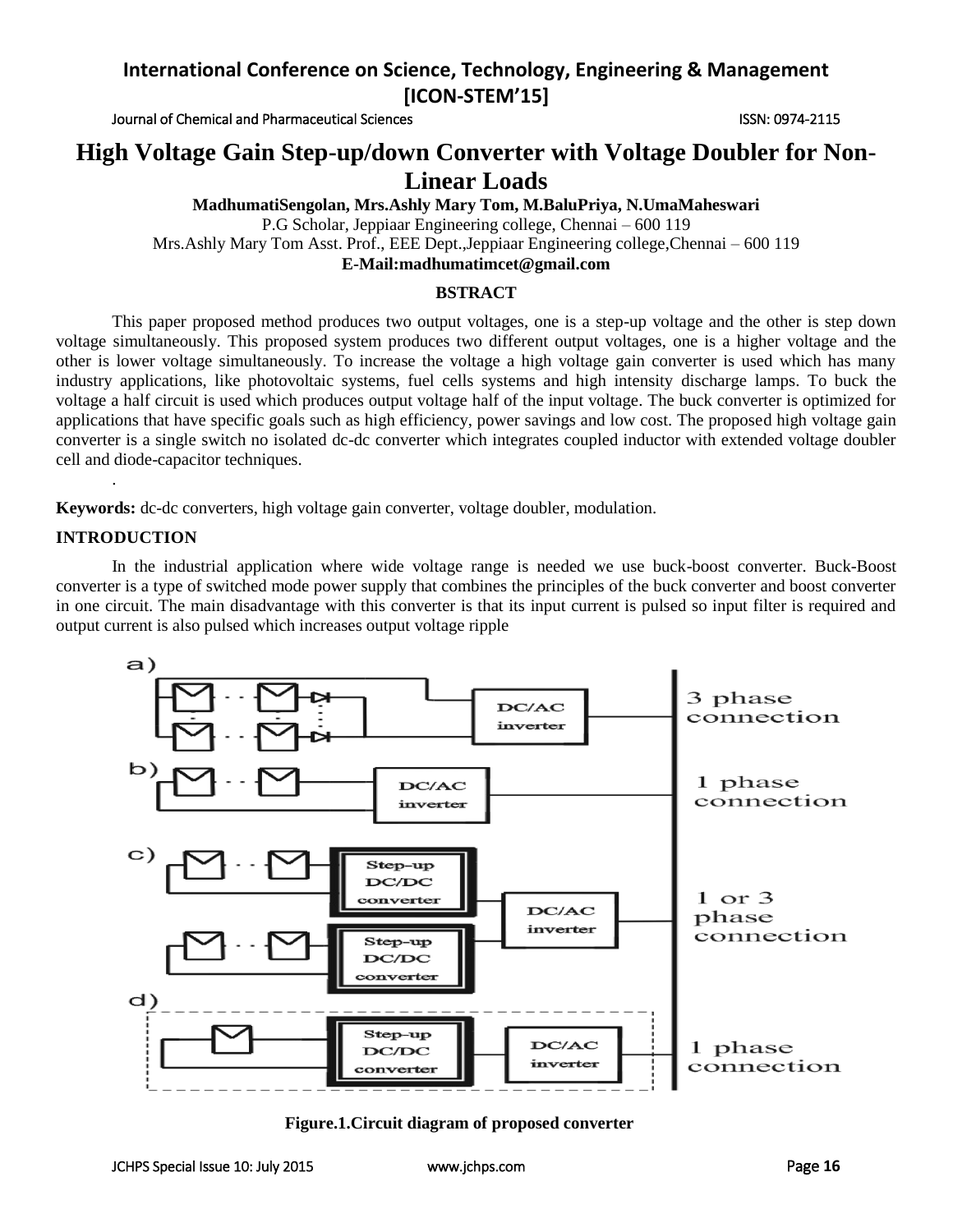Journal of Chemical and Pharmaceutical Sciences **ISSN: 0974-2115** ISSN: 0974-2115

#### **MATERIALS AND METHODS**

**Table.1.Components used Components Type Voltage** Microcontroller PIC 16F84A 5 Optoisolator TLP250 5 Buffer 141S244A 5

The components used in this system are as follows

**Simulation results:** Simulation results of the proposed converter are shown in the figures. It is seen from the figure that input current is continuous and this is optimal for the input current ripple cancellation, dynamic response improvement, and power device peak current cancellation.



## **Fig.2.Shows the Output voltage 1**



**Fig.3.Shows the Output Current 1**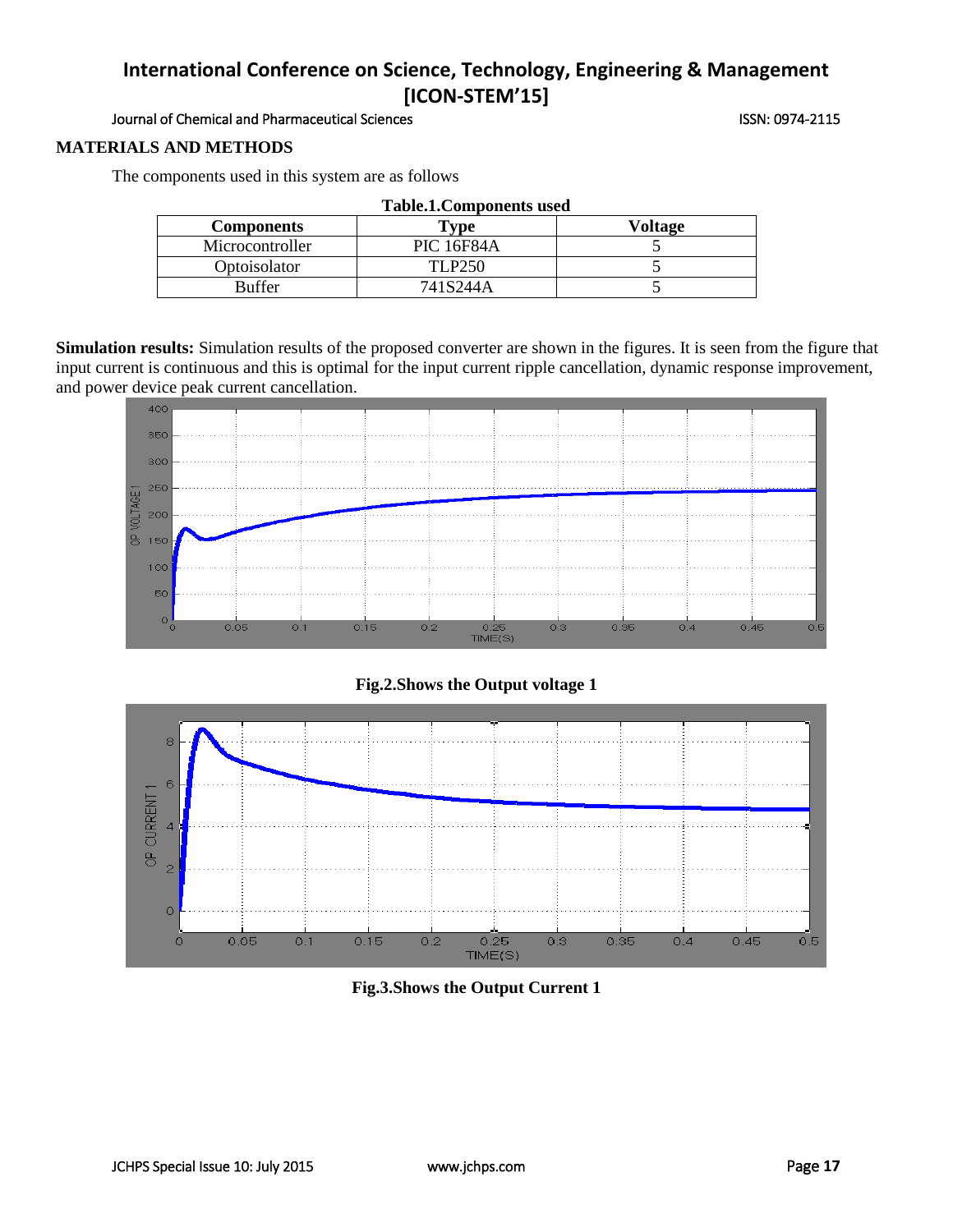



**Fig.4.Shows the Output Power 1**





**Fig.6.Shows the Output Current 2**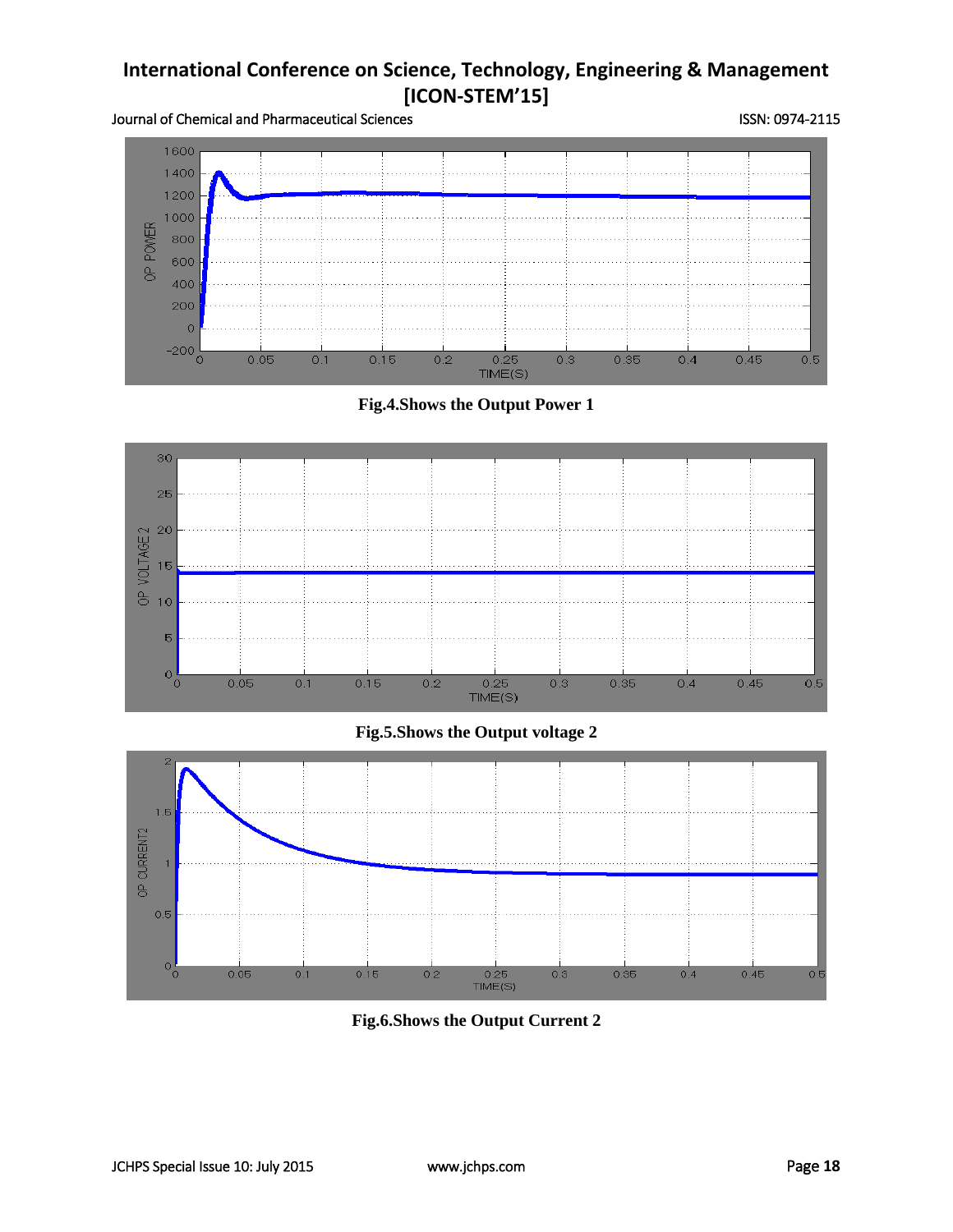

## **Fig.7.Shows the Speed 1 of a Closed loop control**



**Fig.8.Shows the torque 1 of a Closed loop control**



**Fig.9.Shows the comparison of closed loop control of proposed method**